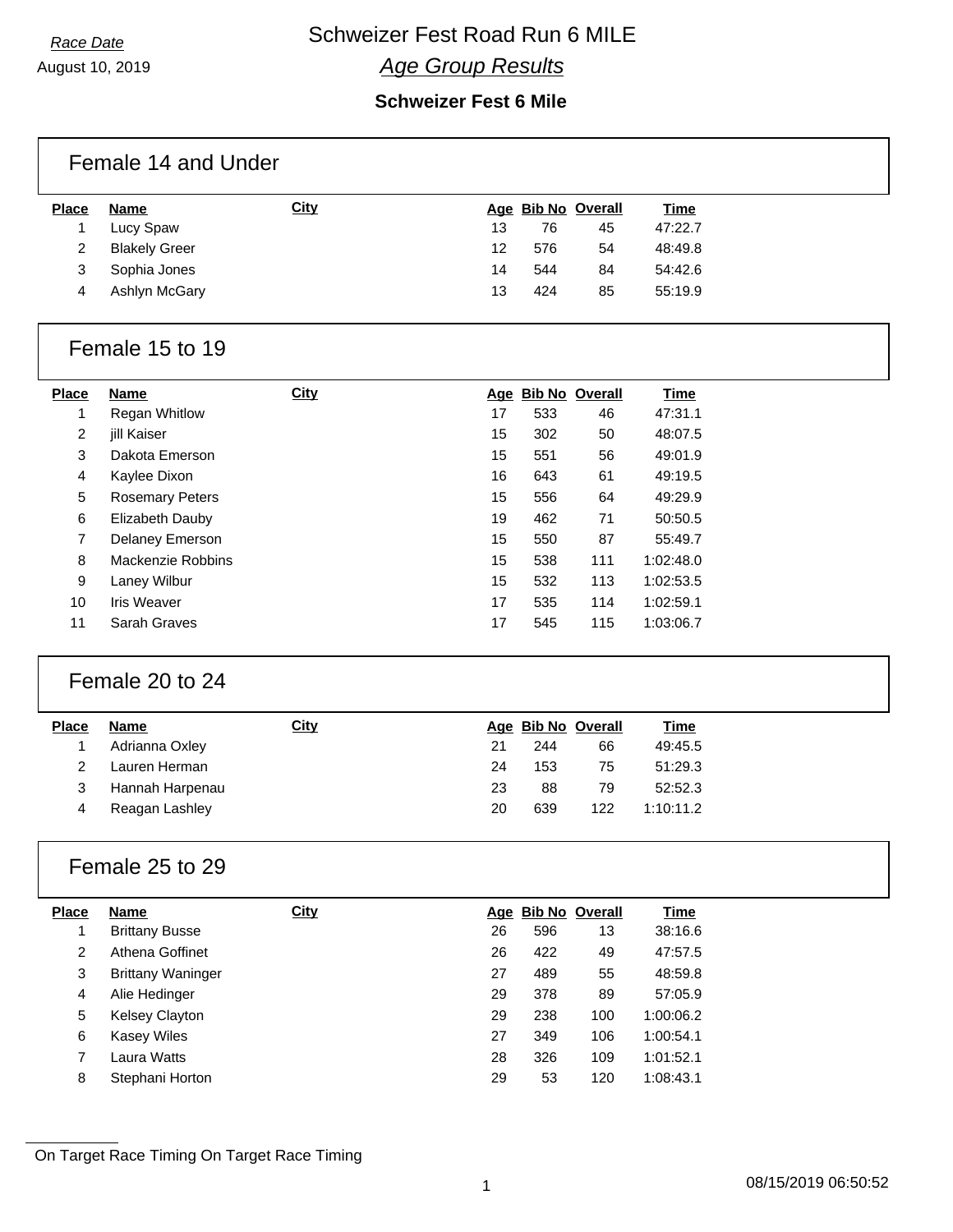August 10, 2019

## **Race Date Schweizer Fest Road Run 6 MILE**

### *Age Group Results*

#### **Schweizer Fest 6 Mile**

| <b>City</b><br>Age Bib No Overall<br><b>Time</b><br><b>Place</b><br><b>Name</b><br>Samantha Ballman<br>344<br>9<br>29<br>129<br>1:16:08.2<br>10<br>Leslie Riley<br>28<br>433<br>137<br>1:31:22.5<br>Female 30 to 34<br><b>City</b><br>Age Bib No Overall<br><b>Place</b><br><b>Name</b><br><b>Time</b><br>Dustie Hayden<br>34<br>79<br>83<br>54:27.1<br>1<br>Karen LaMar<br>2<br>34<br>71<br>86<br>55:43.8<br>3<br><b>Trystan Roberts</b><br>32<br>126<br>1:14:58.7<br>23<br><b>Tiffany Houchin</b><br>31<br>332<br>128<br>1:15:47.2<br>4<br>Female 35 to 39<br><b>City</b><br>Age Bib No Overall<br><b>Place</b><br><b>Name</b><br><b>Time</b><br>Erin Toothman<br>36<br>351<br>21<br>40:04.5<br>1<br>Sarah Richard<br>2<br>39<br>72<br>65<br>49:39.3<br>3<br><b>Heidi Zellers</b><br>35<br>82<br>73<br>51:10.8<br><b>Favor Pate</b><br>4<br>38<br>526<br>81<br>53:31.1<br>5<br>Jennifer Ficker<br>39<br>287<br>96<br>59:24.5<br>6<br>Cody Dawson<br>37<br>262<br>104<br>1:00:34.1<br>322<br>7<br>Emily Jochim<br>35<br>117<br>1:04:46.8<br>404<br>1:08:42.3<br>8<br>Lauren Knight<br>37<br>119<br>9<br><b>Shannon Perkins</b><br>38<br>685<br>124<br>1:14:11.7<br>Female 40 to 44<br>City<br><b>Place</b><br>Age Bib No Overall<br><b>Name</b><br><u>Time</u><br>Lucy Goffinet<br>42<br>102<br>1:00:29.5<br>240<br>1<br>$\overline{\mathbf{c}}$<br>Jennifer Wells<br>41<br>1:01:31.7<br>45<br>108<br>3<br>Natalie Owen<br>41<br>174<br>132<br>1:16:47.7<br><b>Christine Allen</b><br>4<br>43<br>409<br>136<br>1:31:21.7<br>Female 45 to 49<br><b>City</b><br><b>Name</b><br>Age Bib No Overall<br><b>Time</b><br><b>Place</b><br>Kim Strobel<br>45<br>246<br>42<br>45:49.2<br>1<br>Beatriz Gazcon<br>353<br>48<br>2<br>46<br>47:45.8<br>$\mathbf{3}$<br>Julie Wilbur<br>531<br>46<br>103<br>1:00:30.5 | Female 25 to 29 |  |  |  |
|---------------------------------------------------------------------------------------------------------------------------------------------------------------------------------------------------------------------------------------------------------------------------------------------------------------------------------------------------------------------------------------------------------------------------------------------------------------------------------------------------------------------------------------------------------------------------------------------------------------------------------------------------------------------------------------------------------------------------------------------------------------------------------------------------------------------------------------------------------------------------------------------------------------------------------------------------------------------------------------------------------------------------------------------------------------------------------------------------------------------------------------------------------------------------------------------------------------------------------------------------------------------------------------------------------------------------------------------------------------------------------------------------------------------------------------------------------------------------------------------------------------------------------------------------------------------------------------------------------------------------------------------------------------------------------------------------------------------------------------------------------------------------------------------------------|-----------------|--|--|--|
|                                                                                                                                                                                                                                                                                                                                                                                                                                                                                                                                                                                                                                                                                                                                                                                                                                                                                                                                                                                                                                                                                                                                                                                                                                                                                                                                                                                                                                                                                                                                                                                                                                                                                                                                                                                                         |                 |  |  |  |
|                                                                                                                                                                                                                                                                                                                                                                                                                                                                                                                                                                                                                                                                                                                                                                                                                                                                                                                                                                                                                                                                                                                                                                                                                                                                                                                                                                                                                                                                                                                                                                                                                                                                                                                                                                                                         |                 |  |  |  |
|                                                                                                                                                                                                                                                                                                                                                                                                                                                                                                                                                                                                                                                                                                                                                                                                                                                                                                                                                                                                                                                                                                                                                                                                                                                                                                                                                                                                                                                                                                                                                                                                                                                                                                                                                                                                         |                 |  |  |  |
|                                                                                                                                                                                                                                                                                                                                                                                                                                                                                                                                                                                                                                                                                                                                                                                                                                                                                                                                                                                                                                                                                                                                                                                                                                                                                                                                                                                                                                                                                                                                                                                                                                                                                                                                                                                                         |                 |  |  |  |
|                                                                                                                                                                                                                                                                                                                                                                                                                                                                                                                                                                                                                                                                                                                                                                                                                                                                                                                                                                                                                                                                                                                                                                                                                                                                                                                                                                                                                                                                                                                                                                                                                                                                                                                                                                                                         |                 |  |  |  |
|                                                                                                                                                                                                                                                                                                                                                                                                                                                                                                                                                                                                                                                                                                                                                                                                                                                                                                                                                                                                                                                                                                                                                                                                                                                                                                                                                                                                                                                                                                                                                                                                                                                                                                                                                                                                         |                 |  |  |  |
|                                                                                                                                                                                                                                                                                                                                                                                                                                                                                                                                                                                                                                                                                                                                                                                                                                                                                                                                                                                                                                                                                                                                                                                                                                                                                                                                                                                                                                                                                                                                                                                                                                                                                                                                                                                                         |                 |  |  |  |
|                                                                                                                                                                                                                                                                                                                                                                                                                                                                                                                                                                                                                                                                                                                                                                                                                                                                                                                                                                                                                                                                                                                                                                                                                                                                                                                                                                                                                                                                                                                                                                                                                                                                                                                                                                                                         |                 |  |  |  |
|                                                                                                                                                                                                                                                                                                                                                                                                                                                                                                                                                                                                                                                                                                                                                                                                                                                                                                                                                                                                                                                                                                                                                                                                                                                                                                                                                                                                                                                                                                                                                                                                                                                                                                                                                                                                         |                 |  |  |  |
|                                                                                                                                                                                                                                                                                                                                                                                                                                                                                                                                                                                                                                                                                                                                                                                                                                                                                                                                                                                                                                                                                                                                                                                                                                                                                                                                                                                                                                                                                                                                                                                                                                                                                                                                                                                                         |                 |  |  |  |
|                                                                                                                                                                                                                                                                                                                                                                                                                                                                                                                                                                                                                                                                                                                                                                                                                                                                                                                                                                                                                                                                                                                                                                                                                                                                                                                                                                                                                                                                                                                                                                                                                                                                                                                                                                                                         |                 |  |  |  |
|                                                                                                                                                                                                                                                                                                                                                                                                                                                                                                                                                                                                                                                                                                                                                                                                                                                                                                                                                                                                                                                                                                                                                                                                                                                                                                                                                                                                                                                                                                                                                                                                                                                                                                                                                                                                         |                 |  |  |  |
|                                                                                                                                                                                                                                                                                                                                                                                                                                                                                                                                                                                                                                                                                                                                                                                                                                                                                                                                                                                                                                                                                                                                                                                                                                                                                                                                                                                                                                                                                                                                                                                                                                                                                                                                                                                                         |                 |  |  |  |
|                                                                                                                                                                                                                                                                                                                                                                                                                                                                                                                                                                                                                                                                                                                                                                                                                                                                                                                                                                                                                                                                                                                                                                                                                                                                                                                                                                                                                                                                                                                                                                                                                                                                                                                                                                                                         |                 |  |  |  |
|                                                                                                                                                                                                                                                                                                                                                                                                                                                                                                                                                                                                                                                                                                                                                                                                                                                                                                                                                                                                                                                                                                                                                                                                                                                                                                                                                                                                                                                                                                                                                                                                                                                                                                                                                                                                         |                 |  |  |  |
|                                                                                                                                                                                                                                                                                                                                                                                                                                                                                                                                                                                                                                                                                                                                                                                                                                                                                                                                                                                                                                                                                                                                                                                                                                                                                                                                                                                                                                                                                                                                                                                                                                                                                                                                                                                                         |                 |  |  |  |
|                                                                                                                                                                                                                                                                                                                                                                                                                                                                                                                                                                                                                                                                                                                                                                                                                                                                                                                                                                                                                                                                                                                                                                                                                                                                                                                                                                                                                                                                                                                                                                                                                                                                                                                                                                                                         |                 |  |  |  |
|                                                                                                                                                                                                                                                                                                                                                                                                                                                                                                                                                                                                                                                                                                                                                                                                                                                                                                                                                                                                                                                                                                                                                                                                                                                                                                                                                                                                                                                                                                                                                                                                                                                                                                                                                                                                         |                 |  |  |  |
|                                                                                                                                                                                                                                                                                                                                                                                                                                                                                                                                                                                                                                                                                                                                                                                                                                                                                                                                                                                                                                                                                                                                                                                                                                                                                                                                                                                                                                                                                                                                                                                                                                                                                                                                                                                                         |                 |  |  |  |
|                                                                                                                                                                                                                                                                                                                                                                                                                                                                                                                                                                                                                                                                                                                                                                                                                                                                                                                                                                                                                                                                                                                                                                                                                                                                                                                                                                                                                                                                                                                                                                                                                                                                                                                                                                                                         |                 |  |  |  |
|                                                                                                                                                                                                                                                                                                                                                                                                                                                                                                                                                                                                                                                                                                                                                                                                                                                                                                                                                                                                                                                                                                                                                                                                                                                                                                                                                                                                                                                                                                                                                                                                                                                                                                                                                                                                         |                 |  |  |  |
|                                                                                                                                                                                                                                                                                                                                                                                                                                                                                                                                                                                                                                                                                                                                                                                                                                                                                                                                                                                                                                                                                                                                                                                                                                                                                                                                                                                                                                                                                                                                                                                                                                                                                                                                                                                                         |                 |  |  |  |
|                                                                                                                                                                                                                                                                                                                                                                                                                                                                                                                                                                                                                                                                                                                                                                                                                                                                                                                                                                                                                                                                                                                                                                                                                                                                                                                                                                                                                                                                                                                                                                                                                                                                                                                                                                                                         |                 |  |  |  |
|                                                                                                                                                                                                                                                                                                                                                                                                                                                                                                                                                                                                                                                                                                                                                                                                                                                                                                                                                                                                                                                                                                                                                                                                                                                                                                                                                                                                                                                                                                                                                                                                                                                                                                                                                                                                         |                 |  |  |  |
|                                                                                                                                                                                                                                                                                                                                                                                                                                                                                                                                                                                                                                                                                                                                                                                                                                                                                                                                                                                                                                                                                                                                                                                                                                                                                                                                                                                                                                                                                                                                                                                                                                                                                                                                                                                                         |                 |  |  |  |
|                                                                                                                                                                                                                                                                                                                                                                                                                                                                                                                                                                                                                                                                                                                                                                                                                                                                                                                                                                                                                                                                                                                                                                                                                                                                                                                                                                                                                                                                                                                                                                                                                                                                                                                                                                                                         |                 |  |  |  |
|                                                                                                                                                                                                                                                                                                                                                                                                                                                                                                                                                                                                                                                                                                                                                                                                                                                                                                                                                                                                                                                                                                                                                                                                                                                                                                                                                                                                                                                                                                                                                                                                                                                                                                                                                                                                         |                 |  |  |  |
|                                                                                                                                                                                                                                                                                                                                                                                                                                                                                                                                                                                                                                                                                                                                                                                                                                                                                                                                                                                                                                                                                                                                                                                                                                                                                                                                                                                                                                                                                                                                                                                                                                                                                                                                                                                                         |                 |  |  |  |
|                                                                                                                                                                                                                                                                                                                                                                                                                                                                                                                                                                                                                                                                                                                                                                                                                                                                                                                                                                                                                                                                                                                                                                                                                                                                                                                                                                                                                                                                                                                                                                                                                                                                                                                                                                                                         |                 |  |  |  |
|                                                                                                                                                                                                                                                                                                                                                                                                                                                                                                                                                                                                                                                                                                                                                                                                                                                                                                                                                                                                                                                                                                                                                                                                                                                                                                                                                                                                                                                                                                                                                                                                                                                                                                                                                                                                         |                 |  |  |  |
|                                                                                                                                                                                                                                                                                                                                                                                                                                                                                                                                                                                                                                                                                                                                                                                                                                                                                                                                                                                                                                                                                                                                                                                                                                                                                                                                                                                                                                                                                                                                                                                                                                                                                                                                                                                                         |                 |  |  |  |

On Target Race Timing On Target Race Timing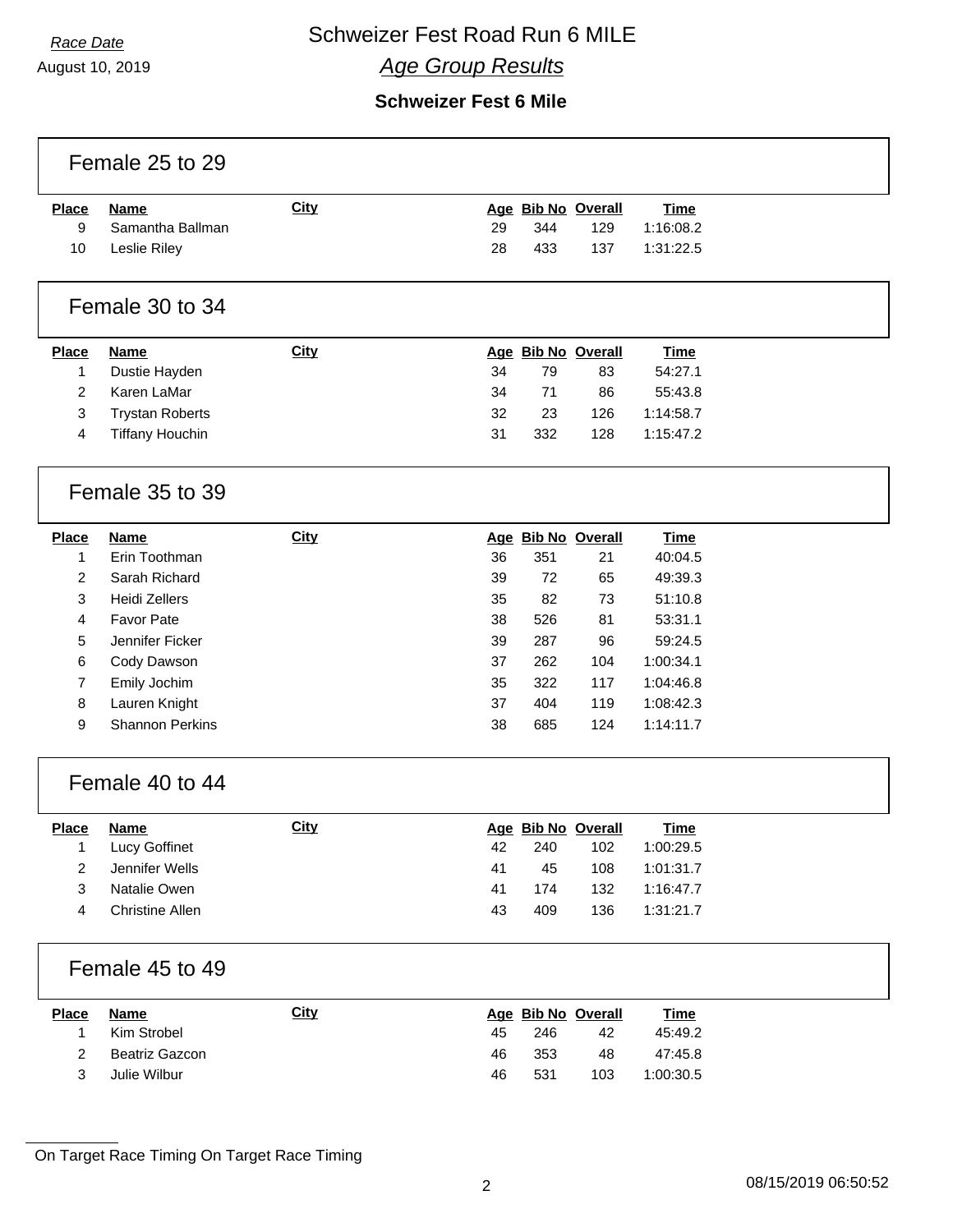August 10, 2019

## **Race Date Schweizer Fest Road Run 6 MILE**

*Age Group Results*

|                                          | Female 45 to 49                                                |             |                |                   |                                        |                                                  |  |
|------------------------------------------|----------------------------------------------------------------|-------------|----------------|-------------------|----------------------------------------|--------------------------------------------------|--|
| <b>Place</b><br>4<br>5                   | <b>Name</b><br>Denise Malone<br>Cindy Herrmann                 | <b>City</b> | 48<br>49       | 243<br>567        | Age Bib No Overall<br>127<br>134       | <b>Time</b><br>1:15:03.5<br>1:17:40.5            |  |
|                                          | Female 50 to 54                                                |             |                |                   |                                        |                                                  |  |
| <b>Place</b><br>1<br>2                   | <b>Name</b><br>Julie Franchville<br>Mary May                   | <b>City</b> | 51<br>54       | 412<br>408        | Age Bib No Overall<br>105<br>116       | <b>Time</b><br>1:00:41.1<br>1:04:39.7            |  |
|                                          | Female 60 to 69                                                |             |                |                   |                                        |                                                  |  |
| <b>Place</b><br>1<br>$\overline{2}$<br>3 | <b>Name</b><br>Janet Lautner<br>Julie Kohnert<br>Kathy Brenton | <b>City</b> | 62<br>60<br>69 | 461<br>386<br>452 | Age Bib No Overall<br>88<br>112<br>133 | <b>Time</b><br>55:51.9<br>1:02:52.4<br>1:17:12.1 |  |

On Target Race Timing On Target Race Timing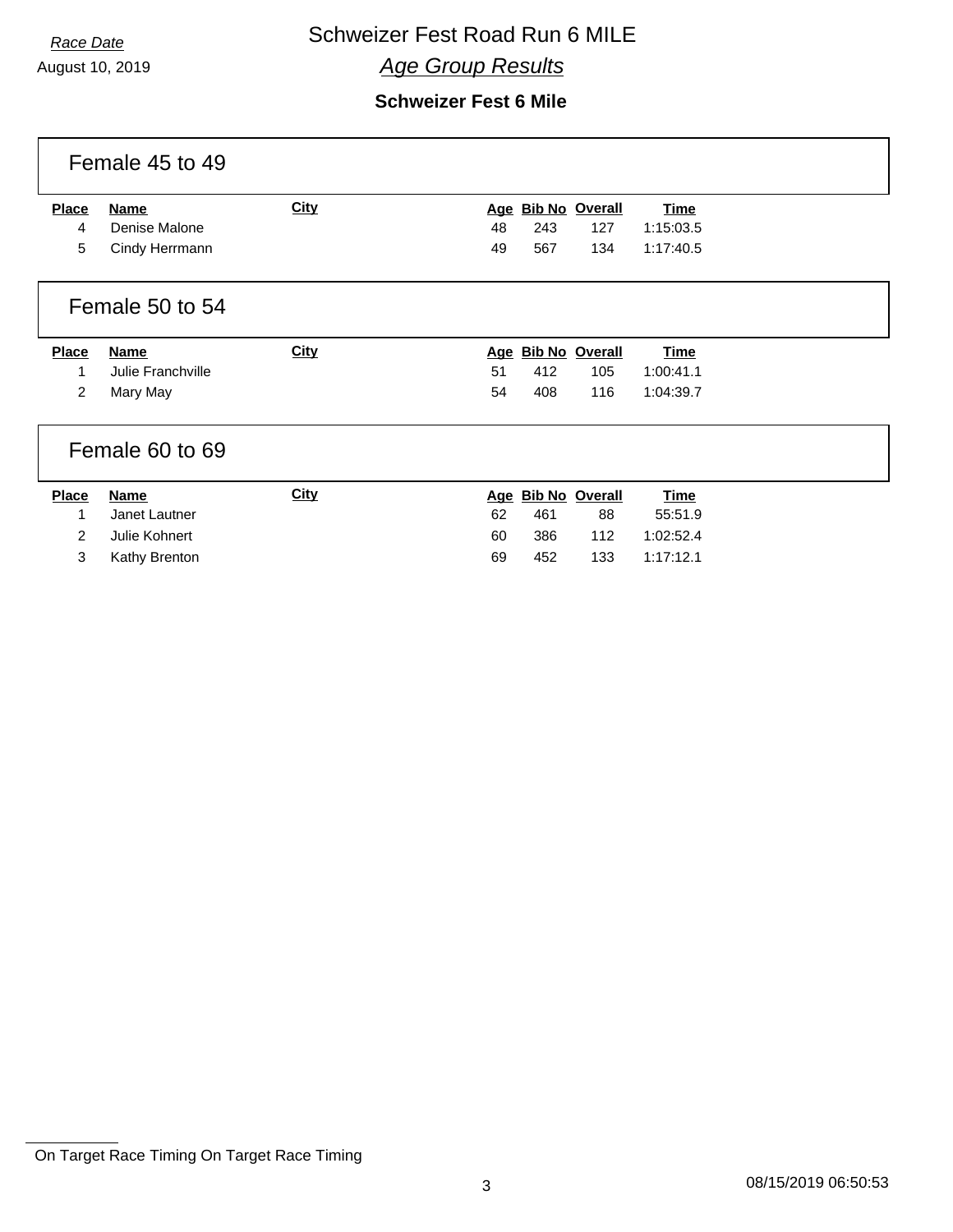August 10, 2019

### **Race Date Schweizer Fest Road Run 6 MILE** *Age Group Results*

#### **Schweizer Fest 6 Mile**

|              | Male 14 and Under               |             |    |     |                    |             |
|--------------|---------------------------------|-------------|----|-----|--------------------|-------------|
| <b>Place</b> | Name                            | <b>City</b> |    |     | Age Bib No Overall | <b>Time</b> |
|              | Brayden Lain                    |             | 14 | 236 | $12 \overline{ }$  | 37:59.0     |
| 2            | Seth Guillaume                  |             | 14 | 399 | 27                 | 42:12.1     |
| 3            | Pierce Lashley                  |             | 14 | 636 | 29                 | 43:02.9     |
| 4            | Seivan Braffet-Joiner           |             | 14 | 552 | 76                 | 51:39.1     |
| 5            | <b>Michael Suttles-Rafferty</b> |             | 13 | 536 | 118                | 1:07:48.6   |

#### Male 15 to 19

| <b>Place</b>   | Name                  | <b>City</b> |    |     | Age Bib No Overall | <u>Time</u> |
|----------------|-----------------------|-------------|----|-----|--------------------|-------------|
| 1              | Nate Kaiser           |             | 18 | 300 | 1                  | 33:02.8     |
| $\overline{a}$ | Kaden Chestnut        |             | 16 | 293 | 5                  | 35:29.7     |
| 3              | <b>Eddy Gilbert</b>   |             | 17 | 547 | $\overline{7}$     | 36:11.7     |
| 4              | <b>Elliot Reed</b>    |             | 19 | 580 | 9                  | 36:44.5     |
| 5              | Lewis Kaufman         |             | 15 | 286 | 10                 | 37:10.3     |
| 6              | Alec Kaufman          |             | 15 | 285 | 14                 | 38:34.3     |
| $\overline{7}$ | Alex Pinkston         |             | 17 | 629 | 15                 | 39:08.1     |
| 8              | Cole Hess             |             | 15 | 331 | 22                 | 40:34.5     |
| 9              | Dylan Hubert          |             | 17 | 379 | 23                 | 40:36.7     |
| 10             | Harrison Boso         |             | 16 | 553 | 25                 | 41:03.2     |
| 11             | Owen Rahman           |             | 17 | 110 | 28                 | 42:52.1     |
| 12             | <b>Matthew Conner</b> |             | 19 | 338 | 31                 | 43:33.5     |
| 13             | Aidan McCabe          |             | 16 | 144 | 32                 | 44:00.6     |
| 14             | Cole Johnson          |             | 16 | 307 | 34                 | 44:08.9     |
| 15             | Cole Granderson       |             | 15 | 277 | 35                 | 44:22.7     |
| 16             | Landen Minto          |             | 17 | 357 | 36                 | 44:23.7     |
| 17             | Jon Conner            |             | 15 | 339 | 41                 | 45:48.2     |
| 18             | <b>Charles Fendig</b> |             | 15 | 549 | 44                 | 47:18.7     |
| 19             | Jaxon Naviaux         |             | 15 | 632 | 52                 | 48:43.5     |
| 20             | Abraha Abraha         |             | 17 | 555 | 58                 | 49:14.0     |
| 21             | Jeremy Olliges        |             | 17 | 541 | 59                 | 49:14.8     |
| 22             | Logan Patrick         |             | 15 | 540 | 60                 | 49:15.7     |
| 23             | <b>Taylor James</b>   |             | 17 | 154 | 74                 | 51:26.6     |
| 24             | Chase James           |             | 17 | 25  | 90                 | 57:07.4     |
| 25             | <b>Dexter Snow</b>    |             | 15 | 537 | 94                 | 58:47.8     |
| 26             | Connor Whitham        |             | 15 | 534 | 95                 | 59:23.3     |
| 27             | <b>Andrew Black</b>   |             | 15 | 554 | 97                 | 59:28.3     |
| 28             | Carson Goodwin        |             | 16 | 546 | 110                | 1:02:26.8   |

On Target Race Timing On Target Race Timing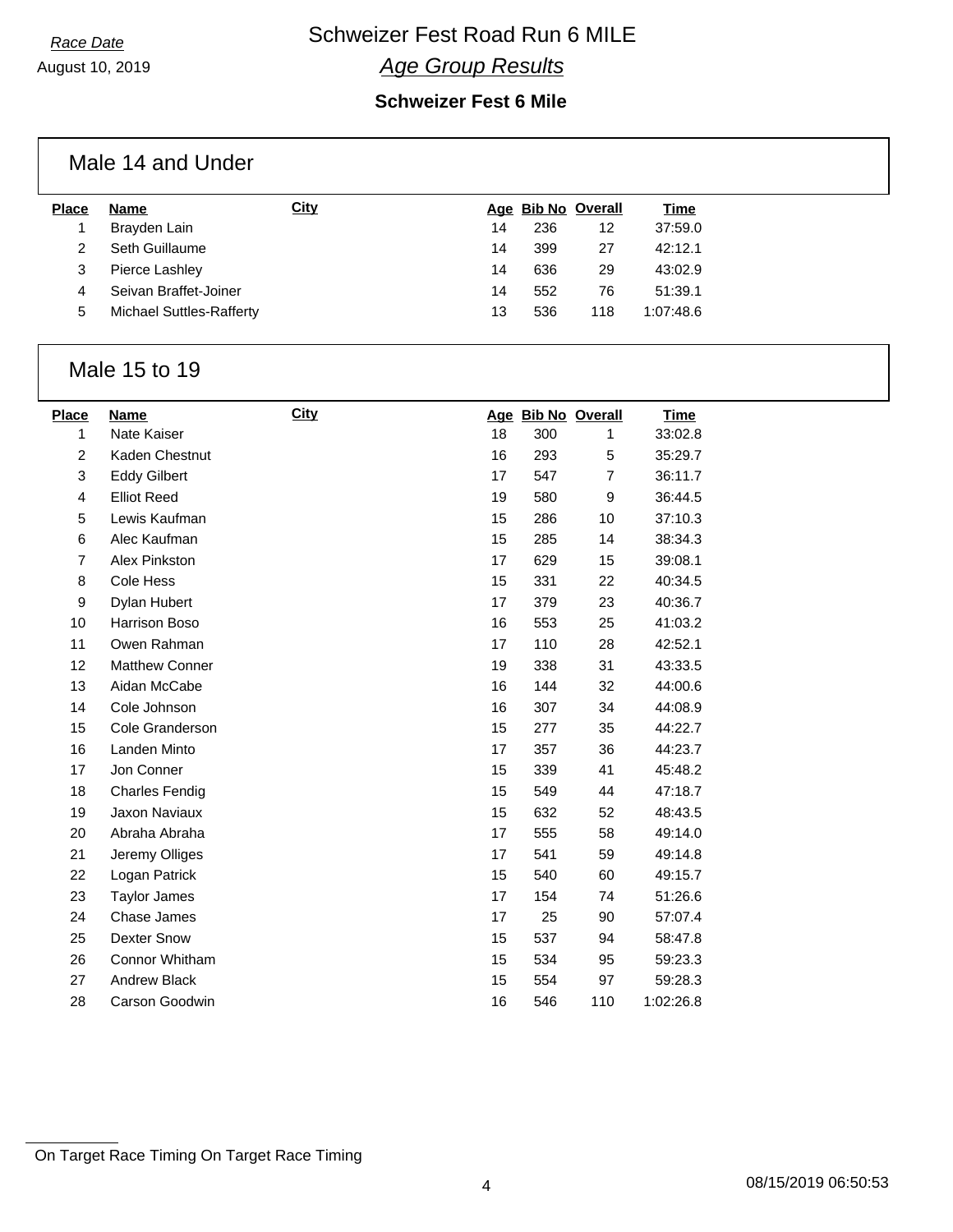### **Race Date Schweizer Fest Road Run 6 MILE** *Age Group Results*

| <b>Place</b>     | <b>Name</b>            | City        |    |     | Age Bib No Overall |  |
|------------------|------------------------|-------------|----|-----|--------------------|--|
| 1                | Josh Backes            |             | 24 | 611 | $\overline{2}$     |  |
| $\overline{c}$   | Collins Zollman        |             | 21 | 646 | 17                 |  |
| 3                | Caleb "Bash Bro Sherry |             | 23 | 440 | 19                 |  |
| 4                | <b>Bryce Lain</b>      |             | 23 | 317 | 20                 |  |
| 5                | Cameron Sherry         |             | 23 | 17  | 26                 |  |
| 6                | Kassidy Lingenfelter   |             | 24 | 89  | 67                 |  |
|                  | Male 25 to 29          |             |    |     |                    |  |
| <b>Place</b>     | <b>Name</b>            | <b>City</b> |    |     | Age Bib No Overall |  |
| 1                | Wes Camp               |             | 29 | 612 | 3                  |  |
| $\overline{2}$   | Kevin Brown            |             | 29 | 633 | 37                 |  |
| 3                | Shane Luttrell         |             | 28 | 445 | 38                 |  |
| 4                | Michael Saalman        |             | 29 | 620 | 47                 |  |
| 5                | Savannah Roach         |             | 29 | 634 | 72                 |  |
| 6                | <b>Travis Mitchell</b> |             | 27 | 68  | 99                 |  |
| $\overline{7}$   | Nicholas Jay           |             | 28 | 345 | 130                |  |
|                  | Male 30 to 34          |             |    |     |                    |  |
| Place            | <b>Name</b>            | <b>City</b> |    |     | Age Bib No Overall |  |
| 1                | <b>Matt Rowe</b>       |             | 32 | 94  | 4                  |  |
| $\overline{c}$   | <b>Bill Magee</b>      |             | 32 | 467 | 70                 |  |
| 3                | <b>Gary Fisher</b>     |             | 33 | 380 | 82                 |  |
|                  | Male 35 to 39          |             |    |     |                    |  |
| <b>Place</b>     | <b>Name</b>            | <b>City</b> |    |     | Age Bib No Overall |  |
| 1                | Matt Bartsch           |             | 37 | 44  | 8                  |  |
| $\boldsymbol{2}$ | Ty Guillaume           |             | 37 | 398 | 11                 |  |
| 3                | Mike Schacht           |             | 36 | 405 | 39                 |  |
| 4                | Jason Little Owl       |             | 38 | 320 | 43                 |  |
| 5                | <b>Father Tony</b>     |             | 37 | 598 | 63                 |  |
|                  | Male 40 to 44          |             |    |     |                    |  |
| <b>Place</b>     | <b>Name</b>            | <b>City</b> |    |     | Age Bib No Overall |  |
| $\mathbf{1}$     | Jason Land             |             | 42 | 599 | 6                  |  |

On Target Race Timing On Target Race Timing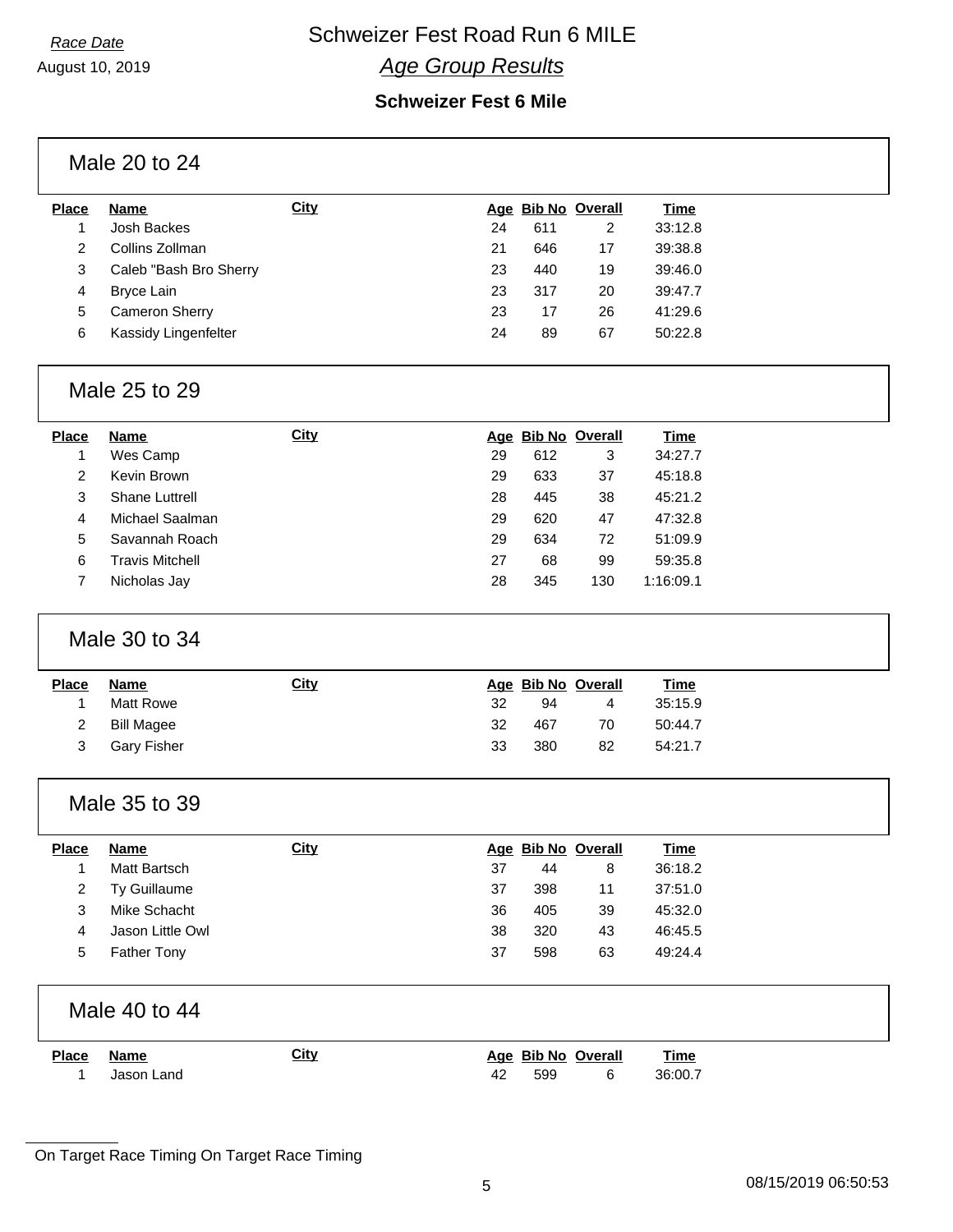August 10, 2019

## **Race Date Schweizer Fest Road Run 6 MILE**

## *Age Group Results*

|                         | Male 40 to 44        |             |    |     |                    |             |
|-------------------------|----------------------|-------------|----|-----|--------------------|-------------|
| <b>Place</b>            | <b>Name</b>          | <b>City</b> |    |     | Age Bib No Overall | <b>Time</b> |
| $\overline{c}$          | Jason Barnett        |             | 42 | 288 | 18                 | 39:45.2     |
| 3                       | <b>Eric Pascual</b>  |             | 42 | 434 | 33                 | 44:02.7     |
| 4                       | Mike Denton          |             | 42 | 575 | 57                 | 49:03.5     |
| 5                       | Jason Combs          |             | 40 | 442 | 68                 | 50:24.1     |
| 6                       | Rodney Spaw          |             | 43 | 75  | 91                 | 57:28.5     |
|                         | Male 45 to 49        |             |    |     |                    |             |
| <b>Place</b>            | <b>Name</b>          | <b>City</b> |    |     | Age Bib No Overall | <b>Time</b> |
| 1                       | <b>Eckardt David</b> |             | 49 | 635 | 16                 | 39:12.3     |
| $\overline{c}$          | <b>Keith Zellers</b> |             | 49 | 663 | 30                 | 43:27.7     |
| 3                       | <b>Steven Smith</b>  |             | 46 | 581 | 40                 | 45:45.9     |
| 4                       | Jason Crandall       |             | 48 | 637 | 51                 | 48:26.6     |
| 5                       | Jason Powell         |             | 49 | 265 | 53                 | 48:48.1     |
| 6                       | <b>WESLEY WEBER</b>  |             | 48 | 187 | 92                 | 57:54.1     |
| $\overline{7}$          | Pete Lashley         |             | 48 | 638 | 123                | 1:13:12.5   |
|                         | Male 50 to 54        |             |    |     |                    |             |
| <b>Place</b>            | <b>Name</b>          | <b>City</b> |    |     | Age Bib No Overall | <b>Time</b> |
| $\mathbf{1}$            | Kevin Hooker         |             | 51 | 565 | 24                 | 41:02.7     |
| $\overline{\mathbf{c}}$ | John Pfieffer        |             | 51 | 483 | 77                 | 51:41.5     |
| 3                       | Lee Broadley         |             | 50 | 282 | 78                 | 52:43.1     |
| 4                       | Chris Thornton       |             | 51 | 444 | 93                 | 57:59.7     |
| 5                       | Dan Lacy             |             | 53 | 121 | 107                | 1:01:00.5   |
| 6                       | Nathan Huebschman    |             | 54 | 410 | 131                | 1:16:46.8   |
|                         | Male 55 to 59        |             |    |     |                    |             |
| <b>Place</b>            | <b>Name</b>          | <b>City</b> |    |     | Age Bib No Overall | <b>Time</b> |
| 1                       | Johnny Newton        |             | 55 | 66  | 69                 | 50:40.6     |
| $\overline{c}$          | David Brune          |             | 57 | 354 | 80                 | 53:01.8     |
| 3                       | John Mccarthy        |             | 59 | 50  | 98                 | 59:30.1     |
| 4                       | Scott Johnson        |             | 55 | 263 | 125                | 1:14:42.8   |
|                         | Male 60 to 69        |             |    |     |                    |             |
| <b>Place</b>            | <b>Name</b>          | <b>City</b> |    |     | Age Bib No Overall | <b>Time</b> |
|                         |                      |             |    |     |                    |             |

On Target Race Timing On Target Race Timing